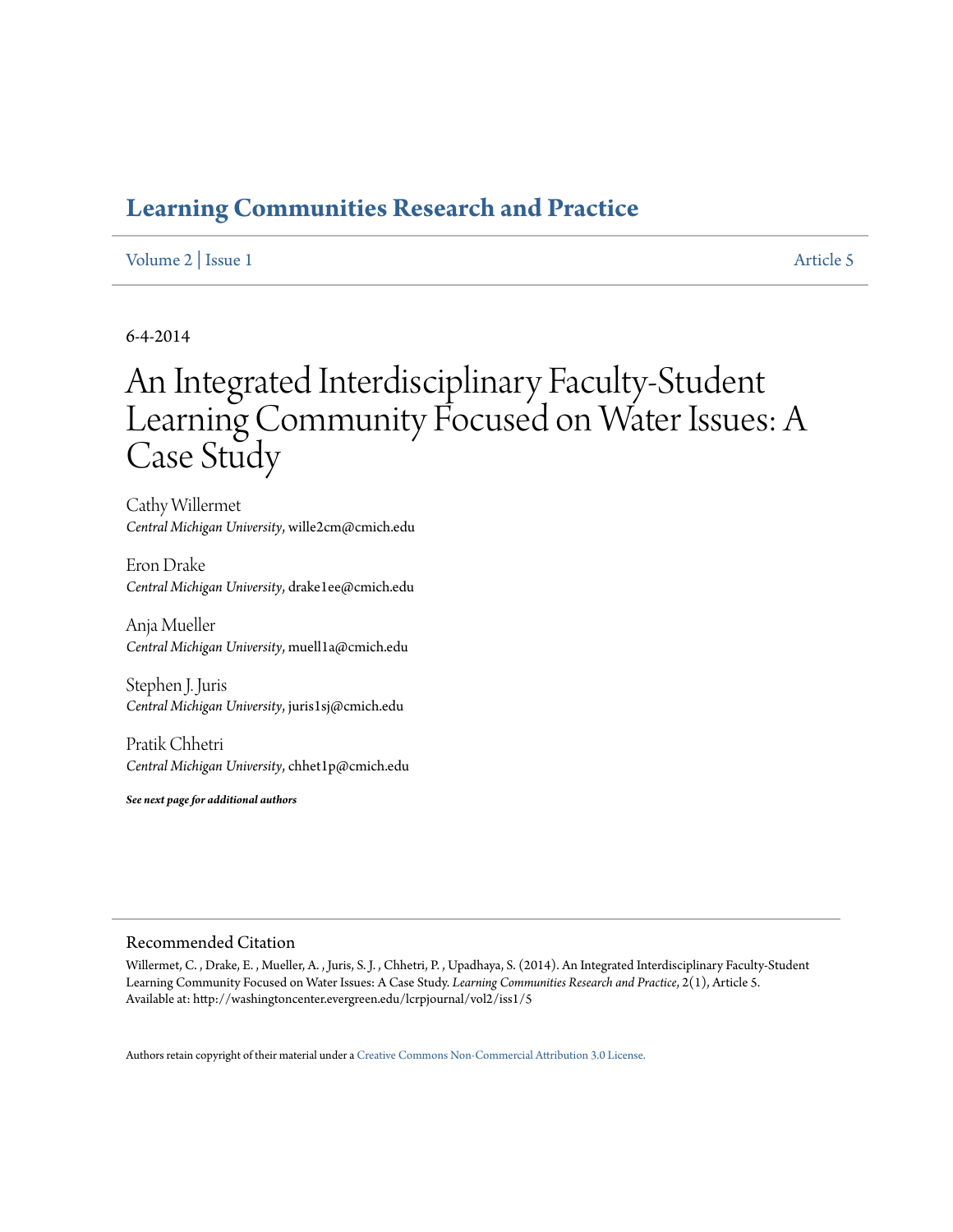## An Integrated Interdisciplinary Faculty-Student Learning Community Focused on Water Issues: A Case Study

#### **Abstract**

In response to a request from a campus student organization, faculty from three fields came together to develop and teach an integrated interdisciplinary course on water issues and social activism. This course, *Water as Life, Death, and Power*, brought together topics from the fields of anthropology, biology and chemistry to explore water rights, access to clean water, and water treatment methods. Students enrolled in the course developed projects related to a variety of local and global water issues to present real-world solutions at a university-wide student research showcase. This article describes how we organized the learning community, composed of students, faculty, and staff, and outlines the training process of developing a sense of community, content integration, and interdisciplinary teaching techniques.

Cathy Willermet is a Professor of Anthropology at Central Michigan University.

Eron Drake is the Assistant Director of the Faculty Center for Innovative Teaching at Central Michigan University.

Anja Mueller is a Professor of Chemistry at Central Michigan University.

Stephen J. Juris is a Professor of Biology at Central Michigan University.

Pratik Chhetri is a graduate student and a member of Universities Allied for Essential Medicines (UAEM) at Central Michigan University.

Samik Upadhaya is a graduate student and a member of UAEM at Central Michigan University.

#### **Keywords**

course design, interdisciplinary, faculty learning community

#### **Cover Page Footnote**

Acknowledgements We wish to thank our supportive department chairs: Stephen Roberts, David Ash, and Katherine Rosier, as well as Deans Pamela Gates and Ian Davison. We wish to acknowledge the countless hours the UAEM students have given to this course development. FaCIT provided the structure to support this project. Shu Guo, Faculty Research Librarian, provided essential instruction and research materials. Thank you to the anonymous reviewers and editors who provided valuable suggestions for this manuscript. We extend special thanks to all the students enrolled in the course, without whom the culmination of this experiment would not have been possible.

#### **Authors**

Cathy Willermet, Eron Drake, Anja Mueller, Stephen J. Juris, Pratik Chhetri, and Samik Upadhaya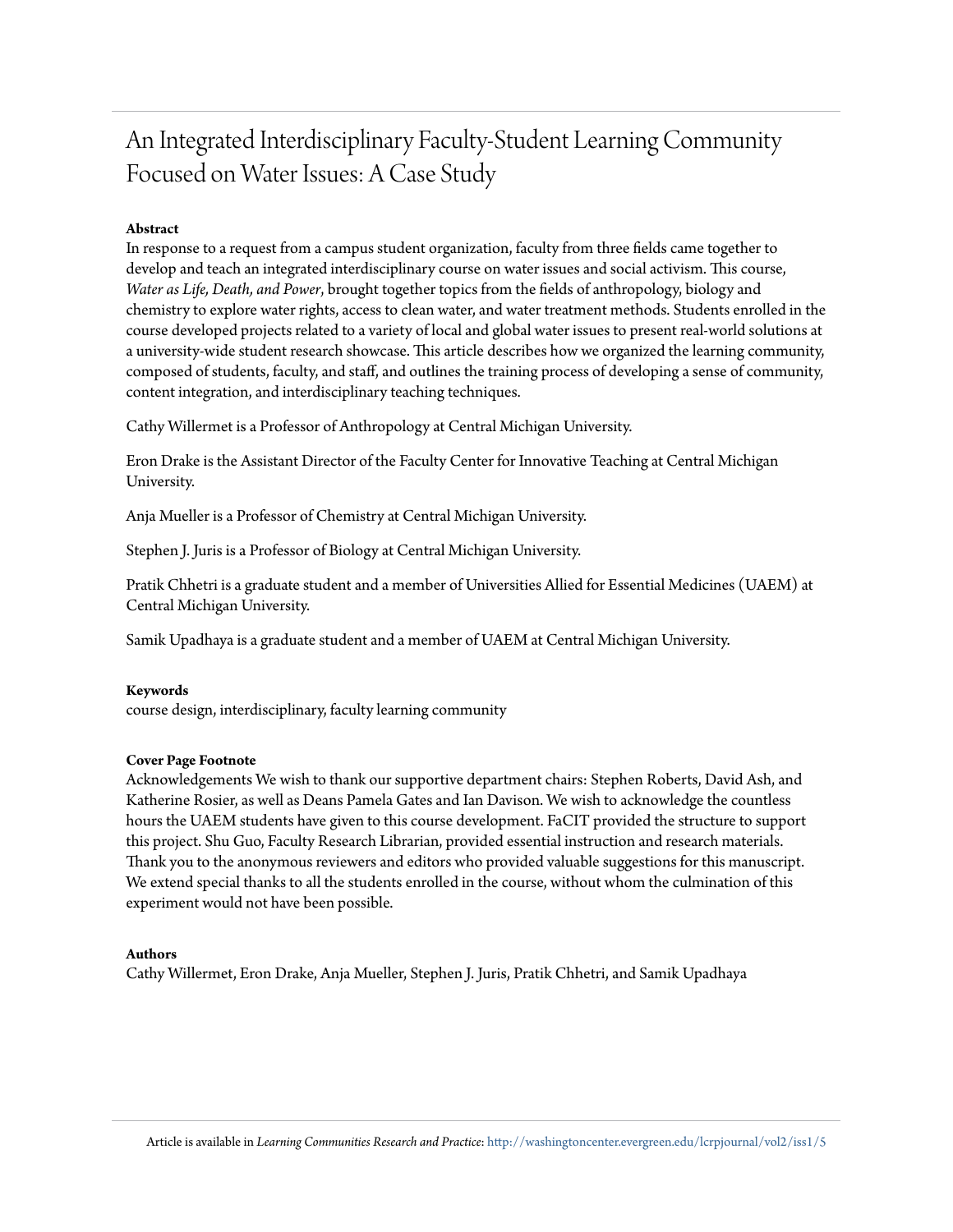#### **Responding to Student Interests**

Universities Allied for Essential Medicines (UAEM) is a worldwide coalition of university students dedicated to providing access to affordable medicines. One goal of the Central Michigan University (CMU) UAEM student chapter is to educate students on issues of global health inequities.

In 2011, the UAEM students petitioned for undergraduate courses combining interdisciplinary teaching and opportunities to solve real world problems, joining theory with activism. In response, three CMU UAEM faculty advisors, Stephen Juris (Biology); Anja Mueller (Chemistry); and Cathy Willermet (Anthropology), participated in a Faculty Learning Community (FLC) to develop an interdisciplinary course (Willermet, Mueller, Juris, Drake, Upadhaya, & Chhetri, 2013). We chose water because it reflects all of our research specialties, combining access to water with water-borne diseases and treatment. In this article, we describe how we developed the learning community of faculty, staff, and students, and how we trained ourselves to teach an integrated interdisciplinary course.

## **The Call and Creation of Communities**

#### **The Faculty Learning Community (FLC)**

In 2011, CMU's Faculty Center for Innovative Teaching (FaCIT) launched a new initiative: the development, implementation, and support of FLCs, based on considerable evidence that effective learning communities have important benefits for students and faculty (e.g., Cox, 2004; Kuh, Kinzie, Schuh, Whitt, & Associates, 2005; Lenning & Ebbers, 1999). FaCIT defined FLCs as interdisciplinary groups who engage in a collaborative, year-long program focused on enhancing teaching practices and learning styles and assessment. A FaCIT liaison ensures that the administrative functions of an FLC are accomplished and offers assistance in recruiting members, reaching FLC goals, solving collaborative group processes, and providing resources on best practices for teaching and learning.

FLC applicants were required to propose a topic and rationale, potential members, preliminary goals, and deliverables. In response, we (Juris, Mueller, and Willermet) submitted a proposal to develop the student-requested interdisciplinary course, focusing on water issues and incorporating activism. We proposed these outcomes: (1) develop a Master Course Syllabus for an interdisciplinary undergraduate water class; (2) learn best practices for teaching interdisciplinary courses; (3) develop interdisciplinary group projects; and (4) develop assessments to measure interdisciplinary thinking and activism.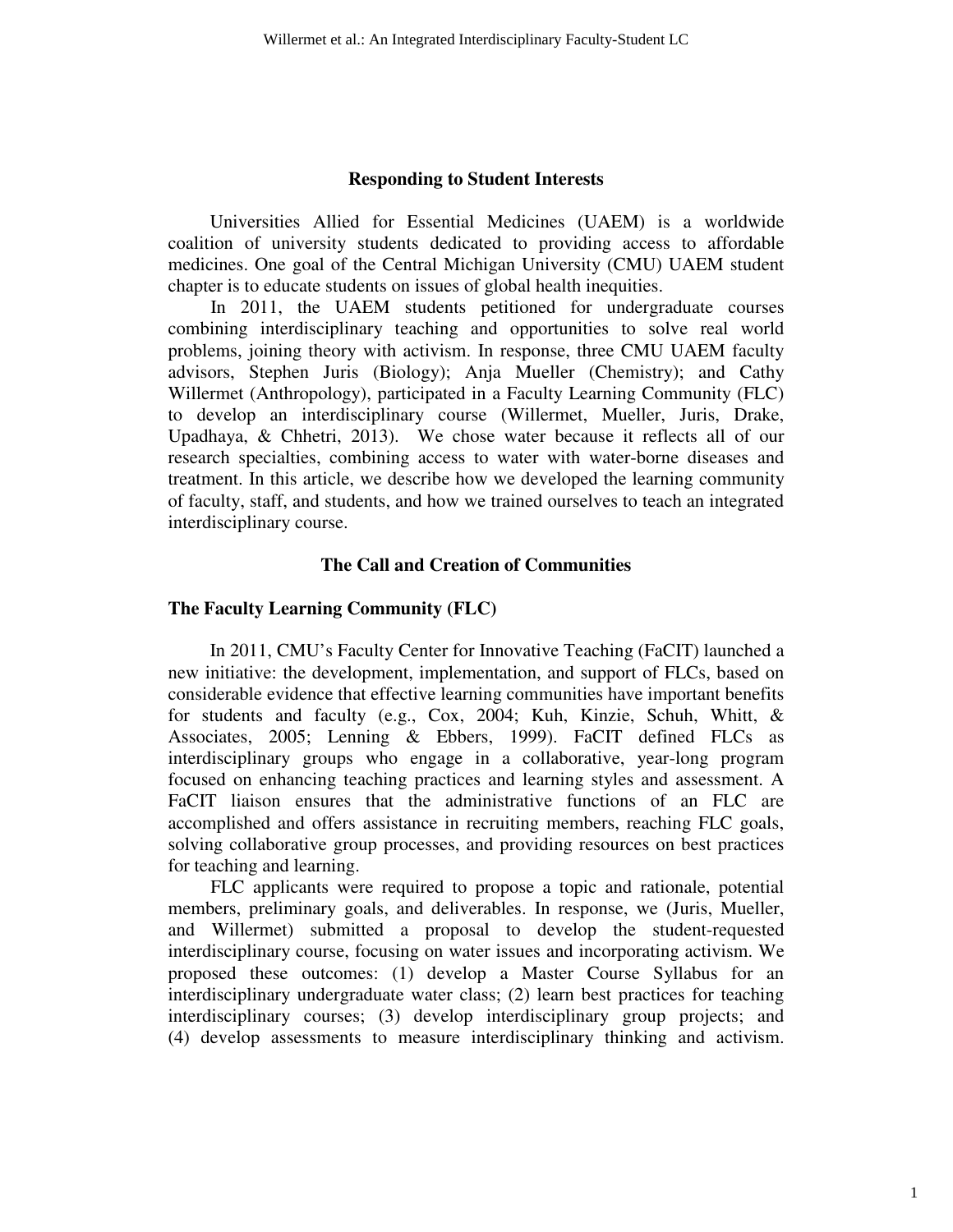FaCIT approved the project, titled *Water as Life, Death and Power*, and assigned one of the authors (Drake) to our FLC as a liaison. The three faculty were the co-facilitators. We invited faculty member Shu Guo, Reference Librarian, to join and provide research support. This group was the core of the FLC.

## **The Student Learning Community (SLC)**

Since the vision for this course came from UAEM students, we wanted to include them in course development by incorporating them into the FLC model. This resulted in a combination faculty and student learning community, the FLC/SLC. Two UAEM graduate students (Upadhaya and Chhetri) were particularly involved and eventually taught the seminar portion of the course. Additionally, four undergraduate students actively participated in the SLC. The UAEM students (mostly undergraduates) met separately to discuss and approve student outcomes. The SLC students did not have a background in pedagogy or course development; however, they had a strong sense of purpose, and training and experience in student activism. To enable students to participate as equal partners in the course development and facilitation and ensure that their learning objective of student activism was maintained in a measureable format, Drake provided the students with customized training workshops on instructional design and student learning outcomes as well as one-on-one consultations on best practices in leading a seminar course.

## **Developing Community**

## **Learning community**

Faculty in an FLC benefit from sharing their expertise with each other, broadening their knowledge about pedagogy, promoting active teaching, and increasing collegial trust (Lenning & Ebberts, 1999). This process is enhanced through activities that build rapport. Faculty might be intimidated by students being present while they are learning teaching skills; students might feel constrained by faculty being present when they propose and discuss content topics. To maximize a collegial, supportive environment, we divided the planning meetings into three formats: one meeting for FLC members, one meeting for SLC students, and a combined FLC/SLC meeting, where students and faculty worked on course development together.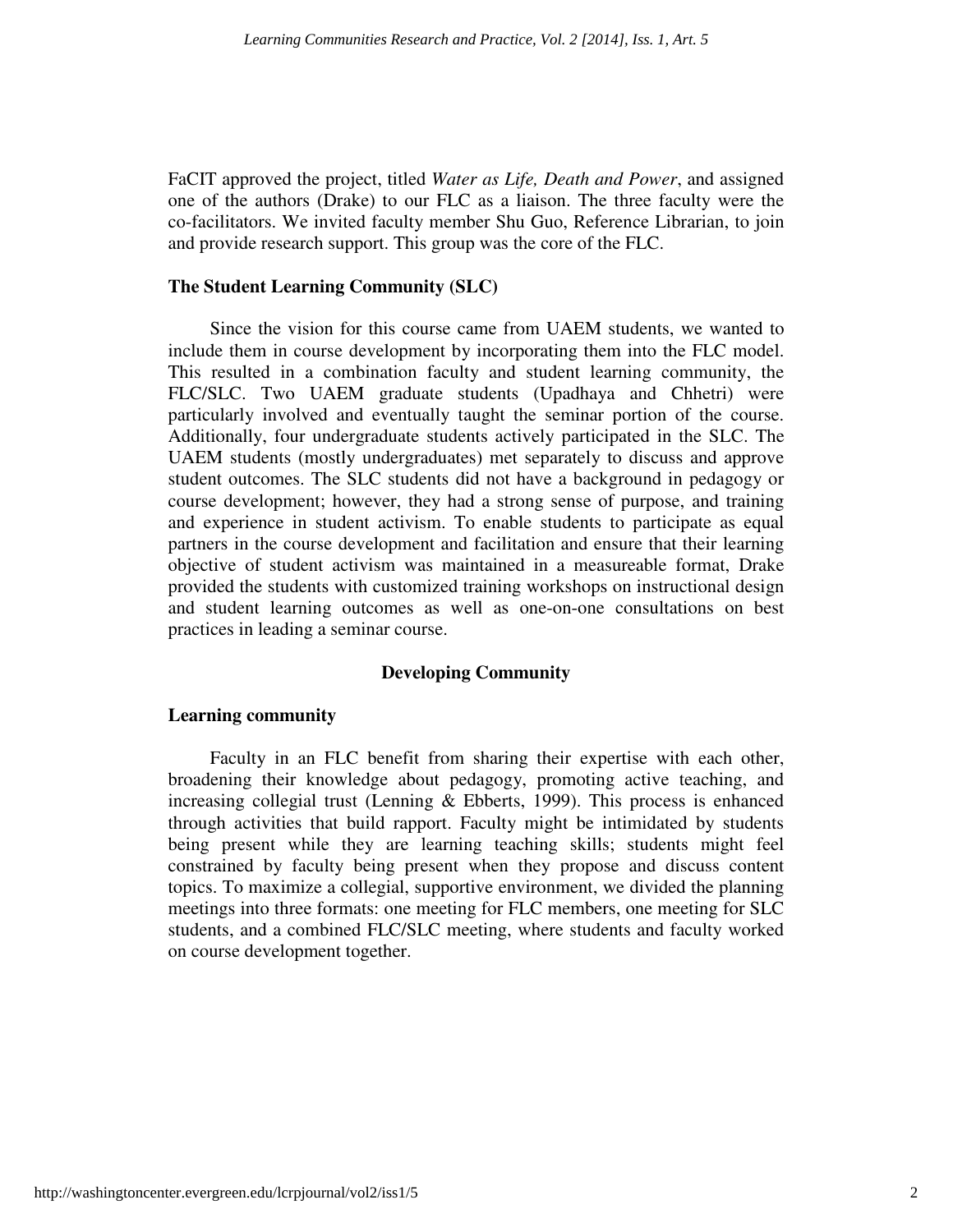#### **Building team rapport**

FaCIT facilitated an orientation for all FLC facilitators and co-facilitators at CMU. This orientation reviewed FLC requirements, strategies for successful FLCs, and effective leadership behaviors and group processes. Indeed, the challenge for effective FLC facilitators is to balance structure and leadership, ceding leadership and facilitation to members as they develop as a collaborative group (Ortquist-Ahrens & Torosyan, 2008).

The FLC team rapport began through a sense of shared purpose, both in supporting the UAEM student initiative and in exploring interdisciplinary teaching. Juris is a biochemist researching the water-borne disease cholera and cholera toxins. Mueller is a chemist interested in new materials for perchlorate and heavy metal water remediation. Willermet is a biological anthropologist who teaches the microevolution of human populations and diseases. Initially, we discovered several points of contact between our disciplines to explore. Mueller, as lead facilitator, provided oversight for tasks and deadlines. The SLC team was already well organized through their UAEM student activism; interested UAEM students flowed in and out of SLC activities guided by their time, passion, and experience.

In order to ensure that the FLC/SLC was a successful joint venture, we had to be sensitive to different levels of experience and institutional power. The FLC members respected that the SLC students were experts in student activism. Therefore, while FLC members, when asked, provided suggestions for seminar content, the SLC held final control over seminar topics, speakers, and readings.

Each meeting had a specific agenda and deliverables; during the meetings specific tasks were assigned. All FLC/SLC members respected the mutually agreed-upon deadlines, which helped build a foundation of trust.

#### **Increasing curricular integration**

While increased curricular integration is a benefit associated with participation in FLCs (Lennings & Ebbers, 1999), the challenge for this interdisciplinary course was figuring out how faculty from three disciplines would integrate their teaching. Interdisciplinarity requires the disciplines to be integrated or blended (Klein, 2010). We felt it necessary to continuously model the integration of fields to our students to support a synthesis of ideas. Therefore, we decided that all faculty would be present and teach during all classes. While this teaching model is challenging, and requires a great deal of trust and cooperation on the part of the faculty involved, it can be more effective in achieving interdisciplinary understanding (Krometis, Clark, Gonzalez, & Leslie, 2011).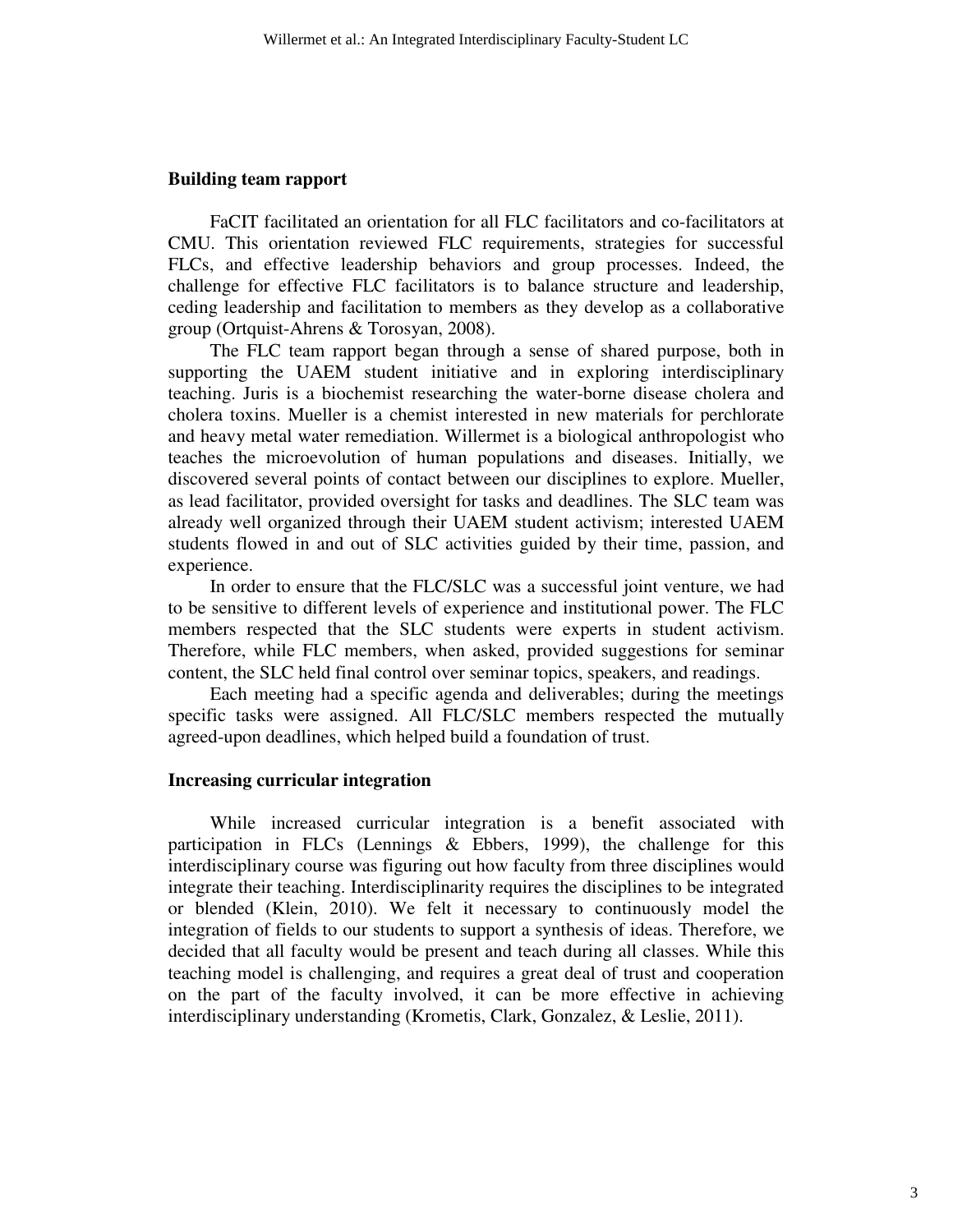### **Preparing to teach in an interdisciplinary way**

For this undertaking, we had two issues to address: what to teach, and how to teach it in an interdisciplinary way. As the overarching goals of this course were to increase interdisciplinary learning and activism, we felt strongly that group work was essential to model collaborative efforts to solve complex problems (e.g., Johnson, Johnson, & Smith, 1998; Prince, 2004). We studied best practices for designing and assessing group projects in an interdisciplinary context.

## *Faculty Center for Innovative Teaching workshops and instructional design support*

Mueller shared materials from a comprehensive FaCIT workshop series on effective collaborative learning strategies. We discussed and expanded these to create a Blackboard cache of best practices in collaborative techniques, interdisciplinary teaching strategies, and assessment resources (e.g., Newell, 1994; Mansilla, 2008; Mansilla, Duraisingh, Wolfe, & Haynes, 2009).

The SLC students asked Drake to facilitate a workshop on developing a master course syllabus at CMU and effective course design. Utilizing a combination of instructional design strategies (e.g., Fink, 2003; Wiggins & McTighe, 1998), SLC students brainstormed student learning outcomes that supported interdisciplinary learning and activism. Drake consulted with Upadhaya on collaborative learning strategies and techniques to implement in the seminar to enhance student learning and awareness of social justice and disciplinary thinking.

### *Course framework and content*

A framework for the course emerged out of our discussions. We decided to structure the course as both lecture and seminar. The lecture section would be interactive and would cover specific anthropology, biology, and chemistry content; the seminar would focus on group work and strategies for activism. While FLC faculty were the primary developers of the lecture part and SLC students were the primary developers of the seminar part, we worked together to build a cohesive course.

Within this framework, FLC faculty developed student learning outcomes and content for the lecture portion, and SLC students developed them for the seminar portion. We then discussed the proposed outcomes and content in joint FLC/SLC meetings. These back-and-forth discussions distilled a long list of learning outcomes to a shared set, with the overarching theme of interdisciplinary problem solving and engaging students in activism.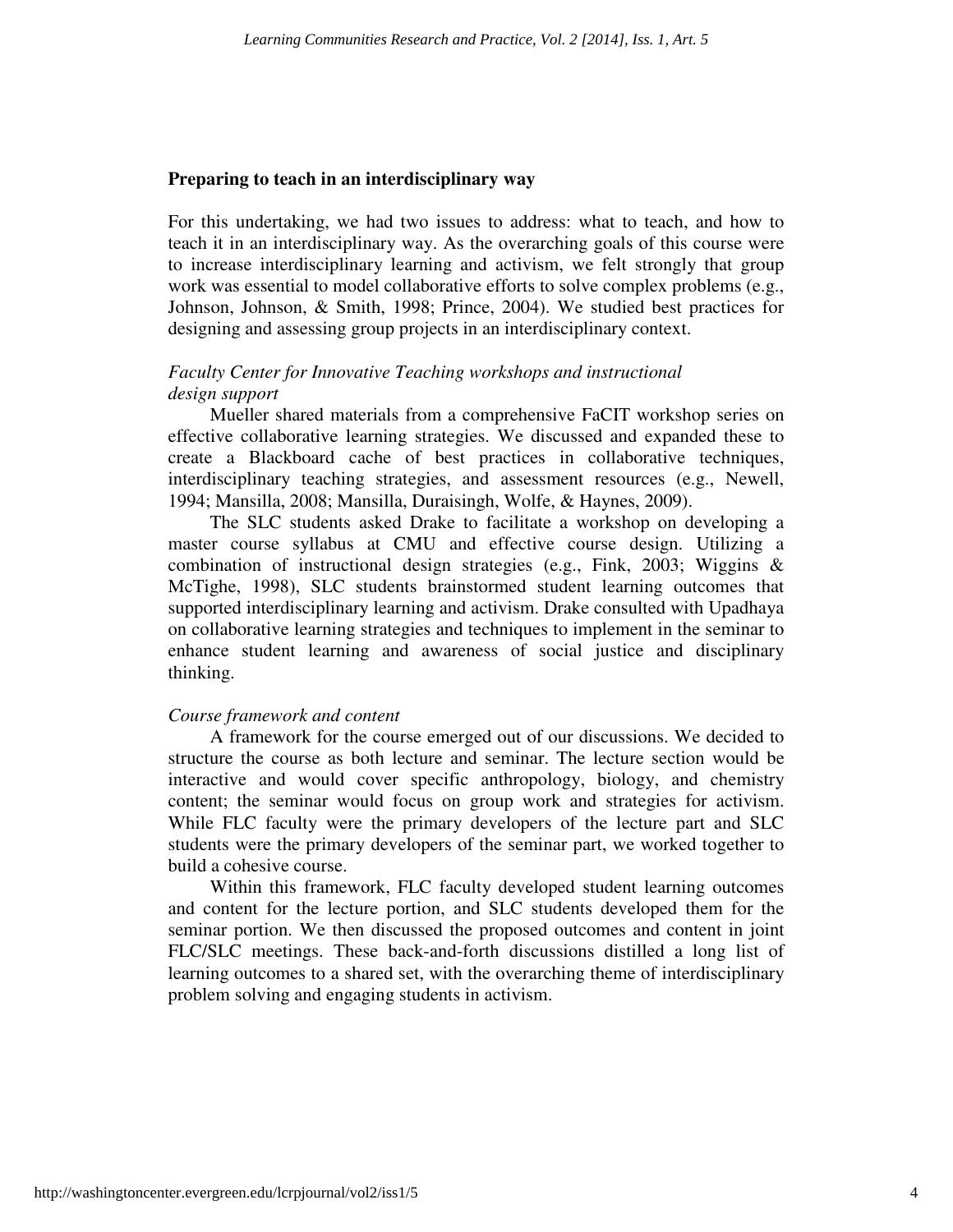#### *Interdisciplinary assignment and assessment*

Our discussions culminated in developing a key assignment: a collaborative project on a water-related issue with a social justice component. The project's scope was broad, but it required students to include these key pieces: (1) identification of a problem with anthropological, biological, and chemical factors; (2) a proposed interdisciplinary solution; and (3) an action plan for implementation. FLC member Guo developed a course-specific online library student research guide to support student water research. Chhetri and Upadhaya loaded resources onto the course's Blackboard shell to aid students in researching activism.

Since one of the major goals of the course was to increase interdisciplinary thinking in the students, we developed a rubric to measure it. Before designing the rubric, we reviewed articles and sample rubrics in interdisciplinary assessment. The rubric was used to assess different stages of the students' group projects, and is discussed in detail in another article (Mueller, Juris, Willermet, Drake, Upadhaya & Chhetri, in press).

#### *Faculty learning Community member self-assessment*

To evaluate FLC members' potential growth as a result of the FLC, members assessed their own familiarity with collaborative and interdisciplinary concepts before designing the course and after teaching the course. The selfassessment data indicated that the co-facilitators expanded their knowledge of collaborative learning strategies during their work with the FLC. The greatest change was an increase in skills related to rubric development and group product assessment. Other significant changes included increased skill in developing selfassessments and rubrics to assess individual products, structuring a collaborative learning assignment or task, and assigning effective roles for group assignments or tasks. One interesting finding was a significant decrease in FLC members' assessment of their skills in facilitating student group decision-making. This could be related to challenges faculty members faced managing conflicts and facilitating problem solving within student groups, coupled with an initial over-confidence in their ability to effectively guide and direct effective group decision-making processes.

### **Teaching and assessing the course**

*Water as Life, Death, and Power* was taught as a special topics course in spring 2013. This three-credit course was designed for sophomores, with no required prerequisites. Twenty-nine students registered for the course under anthropology, biology, or chemistry designators. The course met twice a week in two-hour blocks. Faculty taught one hour of integrated, interactive lecture;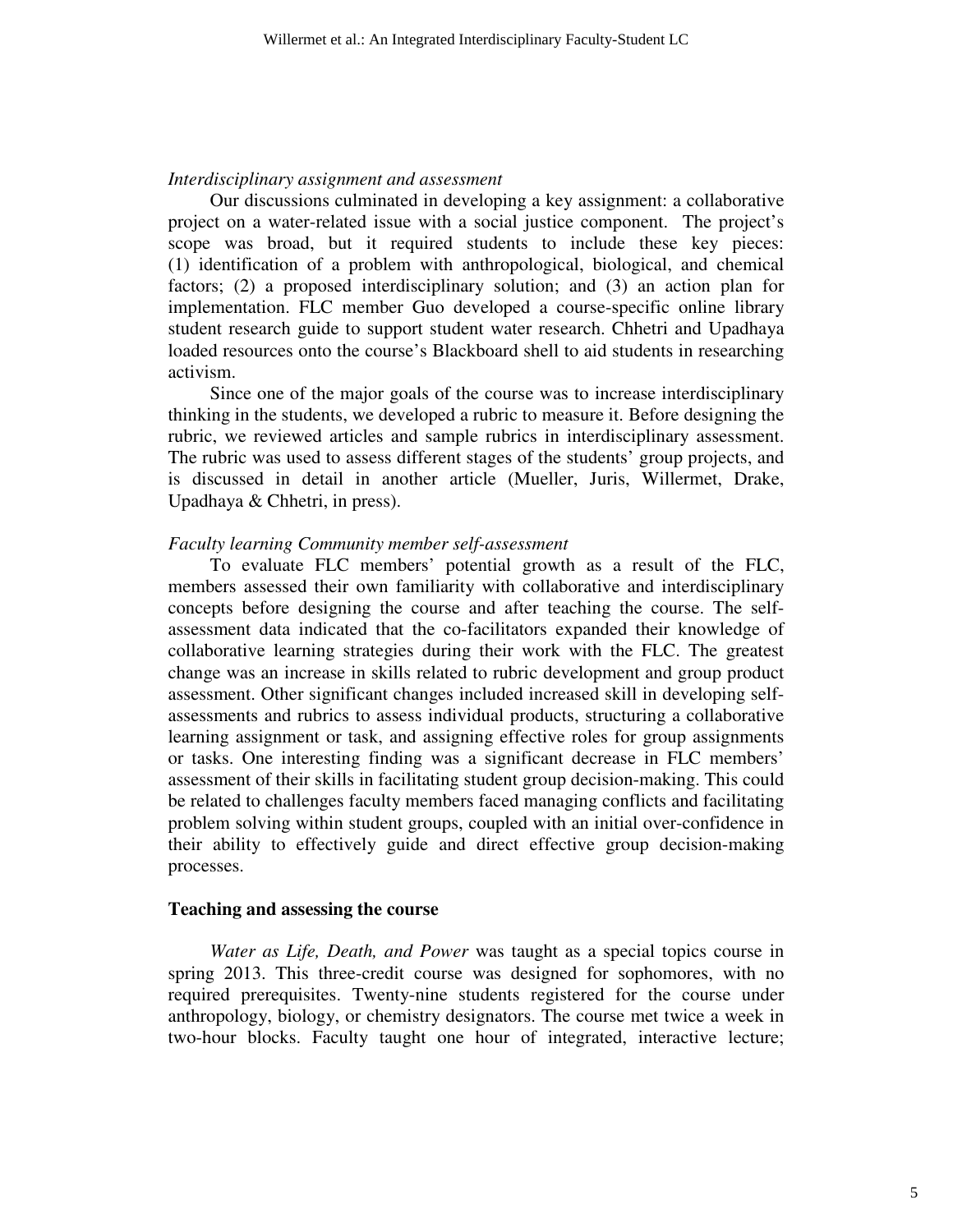following this, the seminar instructors led discussions and activities for developing student advocacy of global issues for another hour. Faculty and SLC seminar instructors were present for all sessions. Due to its unusual organization, the course generated some buzz within student and faculty groups, and was even highlighted in the student newspaper mid-semester (Harrison, 2013). A full description of the course and its instructional challenges and rewards has been published (Willermet et al., 2013).

Students presented their final projects at a campus-wide forum highlighting student research. Examples include:

- developing a time-release version of an existing anti-worming drug for schistosomiasis in Uganda, along with an educational call-and-response children's song on how to avoid getting sick;
- proposing a modification of city green-lawn ordinances, reducing local water contamination through chemical runoff;
- analyzing strategies to connect Iowa farmers to government programs to promote bioswale buffer zones along the Mississippi River, reducing downriver dead zones; and
- proposing to administrators in Copacabana, Bolivia that totora reed beds be designed to clean wastewater before it enters Lake Titicaca.

We assessed group projects using the interdisciplinary rubric generated through the FLC/SLC activities. Additionally, we assessed students' attitudinal shifts about advocacy. Students showed improvements in both areas (Mueller et al., in press).

## **Reflections on the Process**

## **Faculty Learning Community members**

Through the FLC process, each of us gained perspectives on our colleagues' disciplines as well as the scholarship of teaching and learning. As the FLC was focused on interdisciplinary pedagogy and assessment, the faculty needed time to learn strategies for teaching complicated subjects in a collaborative and interdisciplinary way. We also needed to include the UAEM students as experts in student activism. Students determined to make a difference in the world write compelling learning outcomes—notably, for students to "define or improve a grassroots campaign to address water issues." Originally, faculty members did not include this objective, but everyone agreed it was an important student learning outcome.

Faculty members' time commitment for this course was significant. FLC members needed to prepare in advance for the meetings; this included reading, and content and assignment development. This time was needed to complete the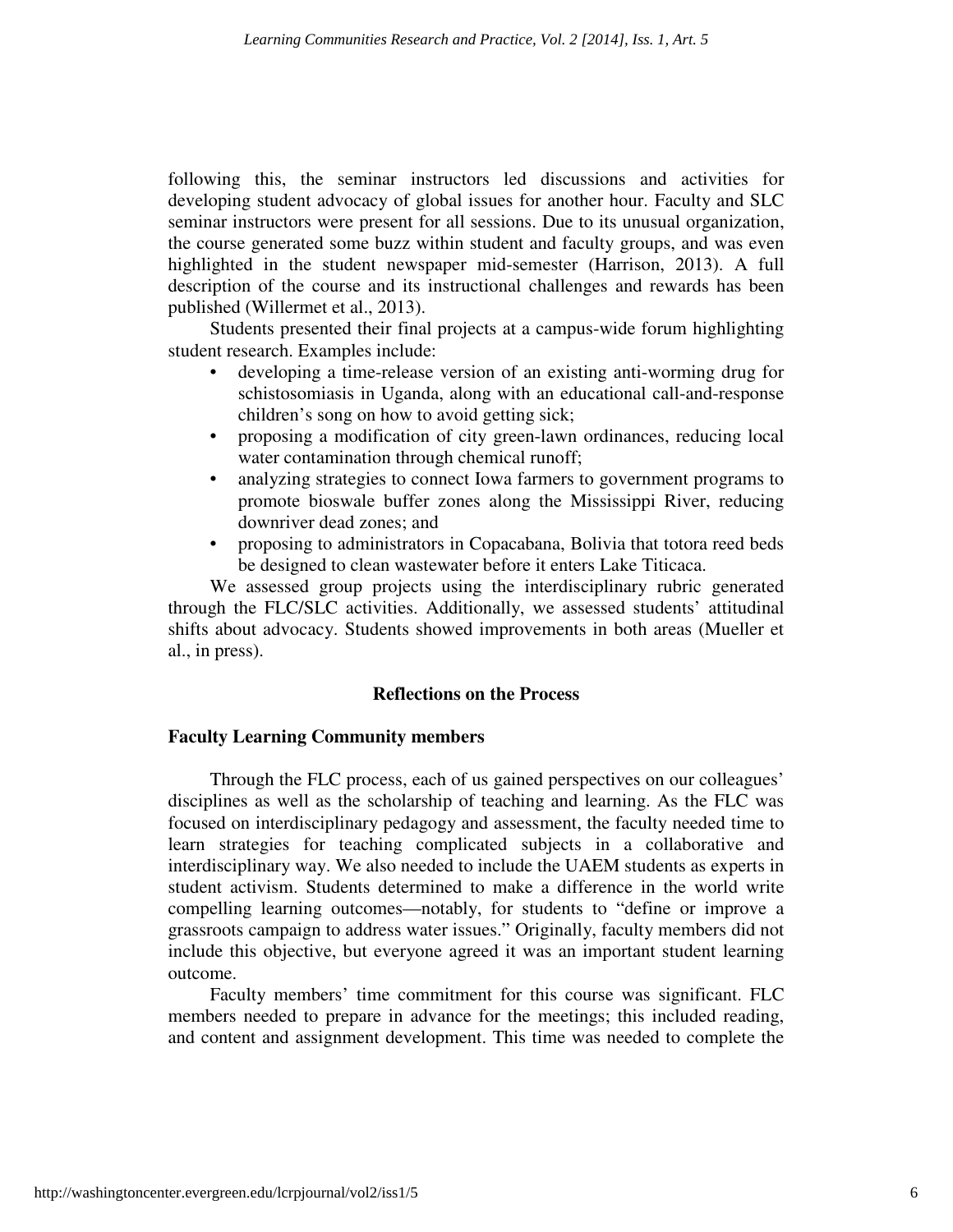work and to build relationships that would survive the classroom challenges. It takes confidence and trust to allow other faculty to watch you teach and teach with you. The FLC process allowed us to build solid relationships as well as a solid course design. We will implement the skills and techniques in group work and assessment that we learned in the FLC in other courses we teach.

#### **Student Learning Community members**

The UAEM students held separate meetings to maintain their own focus about course objectives. As they progressed, they developed metrics to assess student learning outcomes. UAEM students report that the formal instruction about developing student learning outcomes allowed them to communicate more clearly with faculty about their goals and aspirations. As a team, we worked the SLC members and the goals and objectives they developed into the class. Through the FLC/SLC partnership, both groups learned more about the importance of consistent, meaningful dialog around important social issues and how to explicitly communicate and align them with course goals.

#### **Faculty Center for Innovative Teaching**

This FLC was one of the first in FaCIT's initiative to develop and support FLCs. Working with FaCIT's organized reporting structure meant that we kept meeting logs and minutes, which were emailed to members and to Drake promptly after each meeting and posted to the FLC's Blackboard resource site. This record was invaluable in keeping track of decisions and required tasks; it also kept everyone informed and accountable.

The key to the success of this faculty-staff-student collaboration was members' openness to new ideas and approaches. The beginning stages involved identifying common goals and building trust. Upadhaya, one of the UAEM students/seminar instructors, stated,

I personally think that there had to be a "perfect storm" for all of this to work—the UAEM students were passionate about empowering undergraduate students about global issues via education and activism, and the faculty were open and flexible to work alongside the students. Both groups showed no reluctance in embracing new ideas and learning from each other. There were mistakes and oversights but a strong sense of community prevailed and we kept striving for the ideals we had set to meet.

The future of *Water as Life, Death, and Power* is secure. It has been accepted into CMU's curriculum as an elective course in the Departments of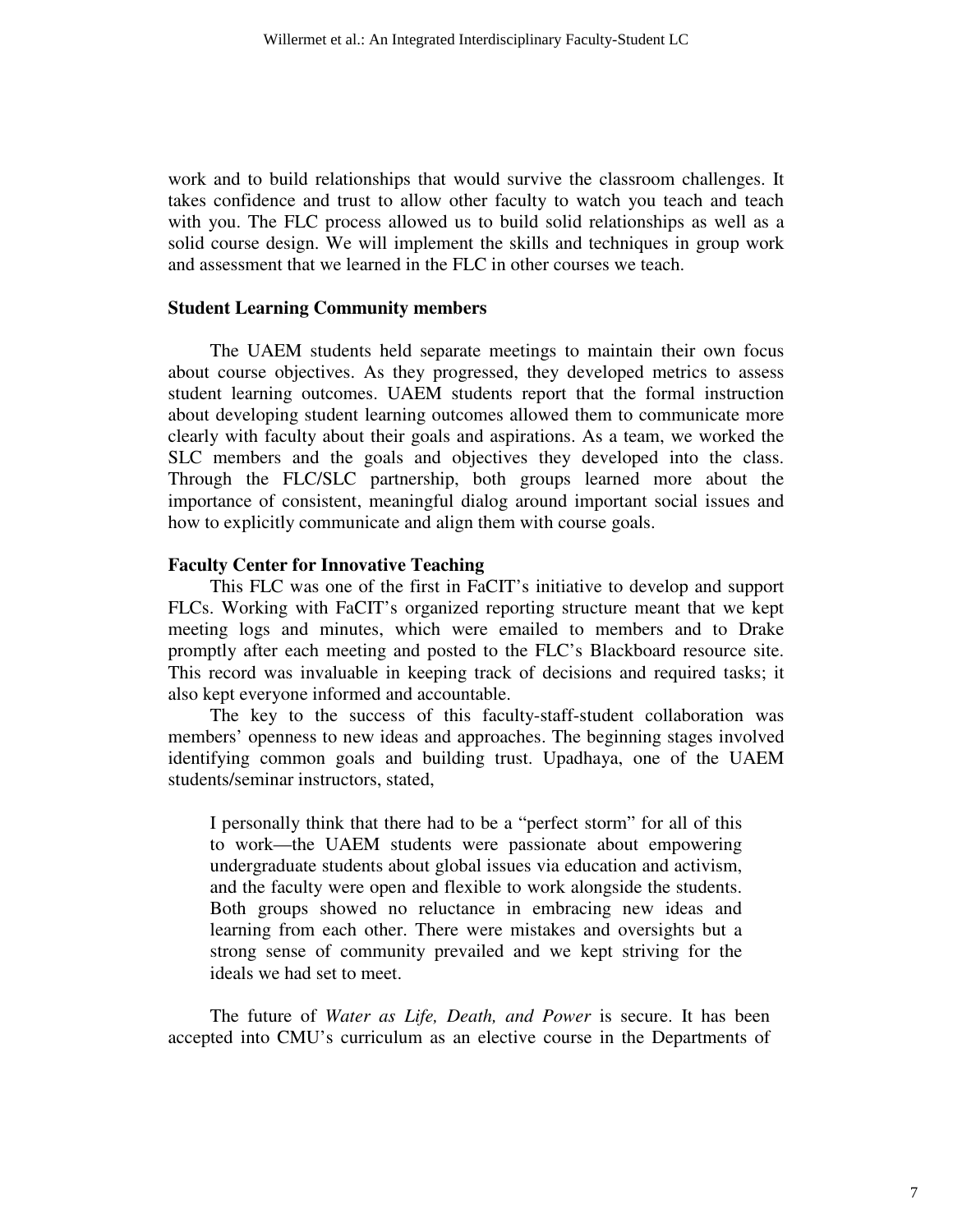Biology; Chemistry; and Sociology, Anthropology, and Social Work. It is also listed as an elective in the proposed Environmental Studies major in Geography.

 Faculty and students found it helpful to have FaCIT facilitate the development of this course by providing coaching; workshops; and \$1,000 for the purchase of teaching/reference materials, field trips, guest speakers, or faculty development. It is certainly possible that the faculty and students would have come together to develop and teach this course regardless of the FaCIT program. However, it was efficient to have resources and advice on collaborative and interdisciplinary teaching easily at hand. Faculty development programs provide the learning community faculty needed support and structure (Eisen, Hall, Lee, & Zupko, 2009; Friedman et al., 2010). We encourage interdisciplinary teaching teams that integrate student-centered learning strategies. Through our curricular integration of faculty and students, we developed a sense of community and shared purpose, and a fresh look at our own disciplines, which keeps us engaged and enthusiastic as teachers.

#### **References**

- Cox, M. D. (2004). Introduction to faculty learning communities. In M. D. Cox & L. Richlin (Eds.), *Building faculty learning communities* (pp. 5-23). New Directions for Teaching and Learning, 97. San Francisco, CA: Jossey-Bass.
- Eisen, A., Hall, A., Lee, T. S., & Zupko, J. (2009). Teaching water: connecting across disciplines and into daily life to address complex societal issues. *College Teaching, 57*(2), 99-104.
- Fink, D. (2003). *Creating significant learning experiences.* San Francisco, CA: Jossey-Bass.
- Friedman, D.B., Crews, T. B., Caicedo, J. M., Besley, J. C., Weinberg, J., & Freeman, M. L. (2010). An exploration into inquiry-based learning by a multidisciplinary group of higher education faculty. *Higher Education, 59*, 765-783.
- Harrison, A. (2013, April 8). New course at CMU hopes to educate on clean water access issue globally. *Central Michigan Life*, p. 5B.
- Johnson, D.W., Johnson, R.T., & Smith, K.A. (1998, July/Aug). Cooperative learning returns to college: What evidence is there that it works? *Change, 30*(4), 26-33.
- Klein, J. T. (2010). A taxonomy of interdisciplinarity. In: J. Frodeman, J. T. Klein, & C. Mitcham (Eds.), *The Oxford Handbook of Interdisciplinarity* (pp. 15-30). Oxford, England: Oxford University Press.
- Krometis, L-A.H., Clark, E. P., Gonzalez, V., & Leslie, M. (2011). The "death" of disciplines: Development of a team-taught course to provide an